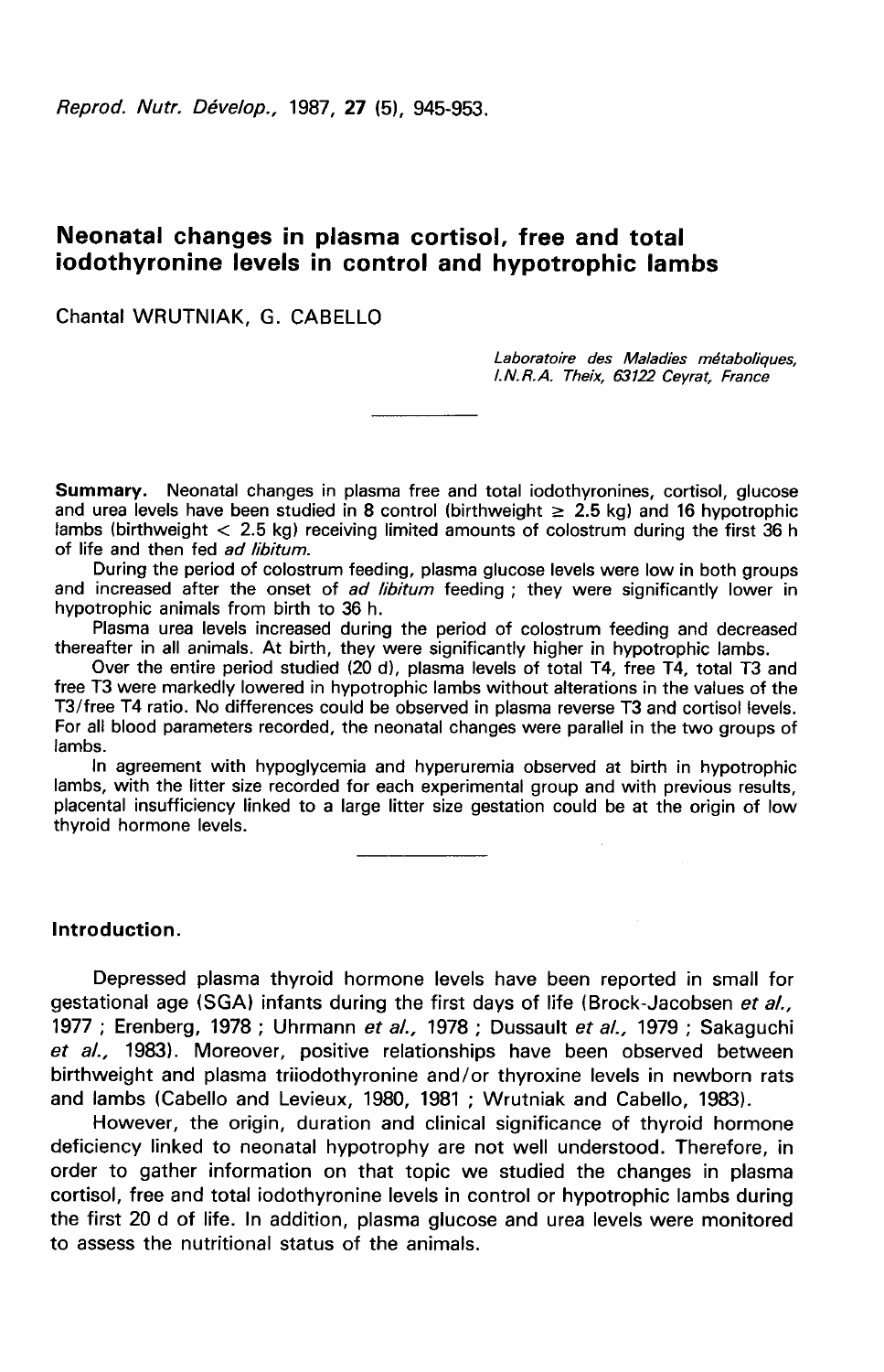### Material and methods.

Animals. — Twenty-four Limousin  $\times$  Romanov lambs born spontaneously between 142 and 145 d of gestation were used. Two groups were constitued on Material and methods.<br>
Animals. -- Twenty-four Limousin × Romanov lambs born spontaneously<br>
between 142 and 145 d of gestation were used. Two groups were constitued on<br>
the following basis :<br>
-- control lambs (n = 8) : bi

the following basis :<br>  $-$  control lambs (n = 8) : birthweight  $\geq 2.5$  kg ; the mean litter size and gestation, 143.4  $\pm$  0.9 d ;<br>- hypotrophic lambs (n = 16) : birthweight < 2.5 kg ; the mean litter size and

birthweight were respectively 2.9  $+$  0.3 and 1.88  $+$  0.08 kg (P  $<$  0.025 and P  $<$ 0.001 with controls); the length of gestation was  $144.1 \pm 1.1$  days (N S with controls).

The allotment into the two experimental groups was made on the basis of studies conducted by Theriez et al. (1976) and Houssin and Brelurut (1980) showing that the mortality rate dramatically rose in newborn lambs when the birthweight was lower than 2.5 kg. In Infants, rats and lambs, suckling could affect plasma thyroid hormone levels (Stbrak et al., 1978; Koldovsky et al., 1980 ; Wrutniak and Cabello, 1987a) ; moreover, milk ingestion was generally lower in hypotrophic than in control lambs ; therefore, all the animals were removed from mothers and received limited amounts of a bovine colostrum pool in order to limit this variability  $(2.5 g/100 g)$  birthweight 4, 8, 12, 16, 20, 24, 28 and 32 h post-partum and thereafter artificial milk ad libitum).

Blood sampling. — Blood samples were collected into heparinized test tubes from a jugular vein. Plasma was separated by centrifugation within 15 min and kept frozen at  $-20$  °C until analysis. Two ml blood samples were taken from each lamb at birth and every 4 h up to 36 h, they were then taken subsequently 2,5, 10, 15 and 20 d *post-partum* at 9 a.m.

Analytical and statistical methods. — All hormones were measured by radioimmunoassay as previously described (Cabello and Levieux, 1980 ; Wrutniak and Cabello, 1985 ; Wrutniak et al., 1985). Plasma glucose and urea levels were measured colorimetrically according to Bergmeyer et al. (1974) and Moore and Sax (1965) respectively.

Means are given with the standard error. The paired t-test was used to determine changes in the same group of lambs, whereas Student's t-test was used to assess differences between the two groups of lambs.

## Results.

The mortality rate observed in this experiment was significantly higher in hypotrophic  $(9/16)$  than in control lambs  $(1/8, P < 0.005)$ .

*Plasma glucose and urea levels* (fig. 1).  $-$  At birth, plasma glucose levels were very low ; they remained constant during the period of colostrum feeding in control lambs, but decreased significantly from birth to to 20 h in hypotrophic animals ( $P < 0.025$ ). After the onset of *ad libitum* feeding, plasma glucose levels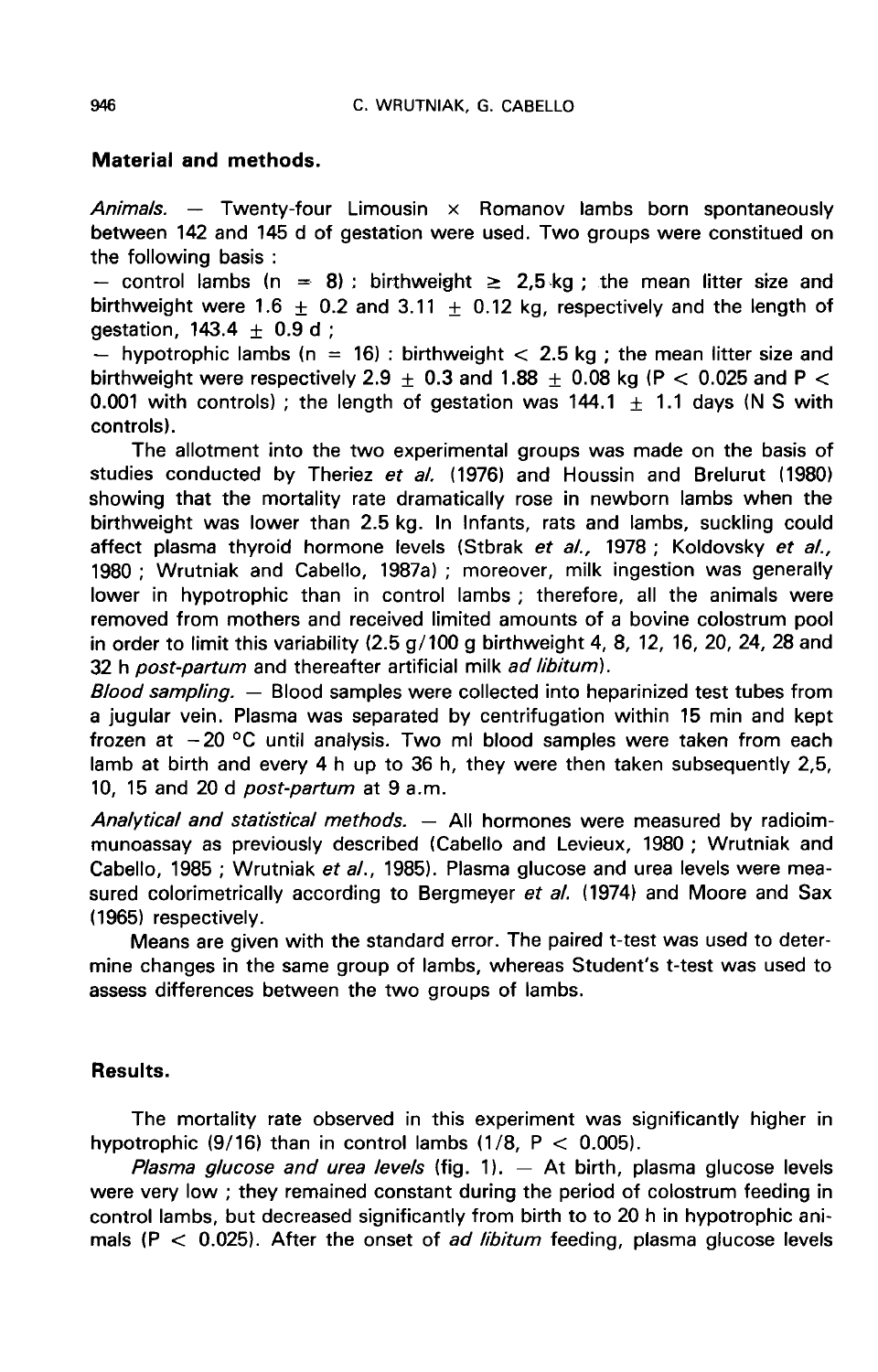rose until day 5 in the two experimental groups ( $P < 0.001$ ). They were significantly lower in hypotrophic than in control lambs from birth to 36 h ( $P < 0.05$  to  $P < 0.001$ ).

At birth, plasma urea levels were higher in hypotrophic than in control animals ( $P < 0.05$ ) and increased sharply in both groups during the period of colostrum feeding ( $P < 0.001$ ). After the onset of *ad libitum* feeding, they decreased significantly until day 5 (controls,  $P < 0.001$ ) or 10 (hypotrophic,  $P < 0.005$ ).



FIG. 1. - Neonatal changes in plasma glucose and urea levels in control  $\bullet$ ۰N 

*Plasma cortisol and iodothyronine levels* (fig.  $2$ ).  $-$  High at birth, plasma cortisol levels decreased until day 20 ; however, a transient rise occurred between 4 and 8 h post-partum in both groups of lambs (controls :  $P < 0.005$  ; hypotrophic lambs :  $P < 0.001$ ). No significant difference could be observed between the two experimental groups throughout the period studied.

During the first 4-8 h of life, plasma T3 (controls :  $P < 0.025$ ; hypotrophic :  $P < 0.001$ , free T3 (controls :  $P < 0.05$  ; hypotrophic :  $P < 0.005$ ) and free T4 (controls :  $P < 0.025$  ; hypotrophic :  $P < 0.005$ ) rose significantly in both groups of animals. However, plasma total T4 levels increased over the same period in hypotrophic lambs ( $P < 0.01$ ), whereas they did not change in the controls.

In control lambs, plasma levels of total T4 (P  $<$  0.025), free T4 (P  $<$  0.05) and total T3 ( $P < 0.001$ ) decreased sharply from 8 to 16 h *post-partum*. The same changes appeared in hypotrophic animals between 8 and 20 h after birth ( $P <$ 0.001,  $P < 0.005$ ,  $P < 0.001$ , respectively). Plasma free T3 levels decreased from 8 to 20 h *post-partum* in both groups of lambs ( $P < 0.001$ ). All the levels of these iodothyronines rose thereafter. Simultaneously, plasma reverse T3 levels increa-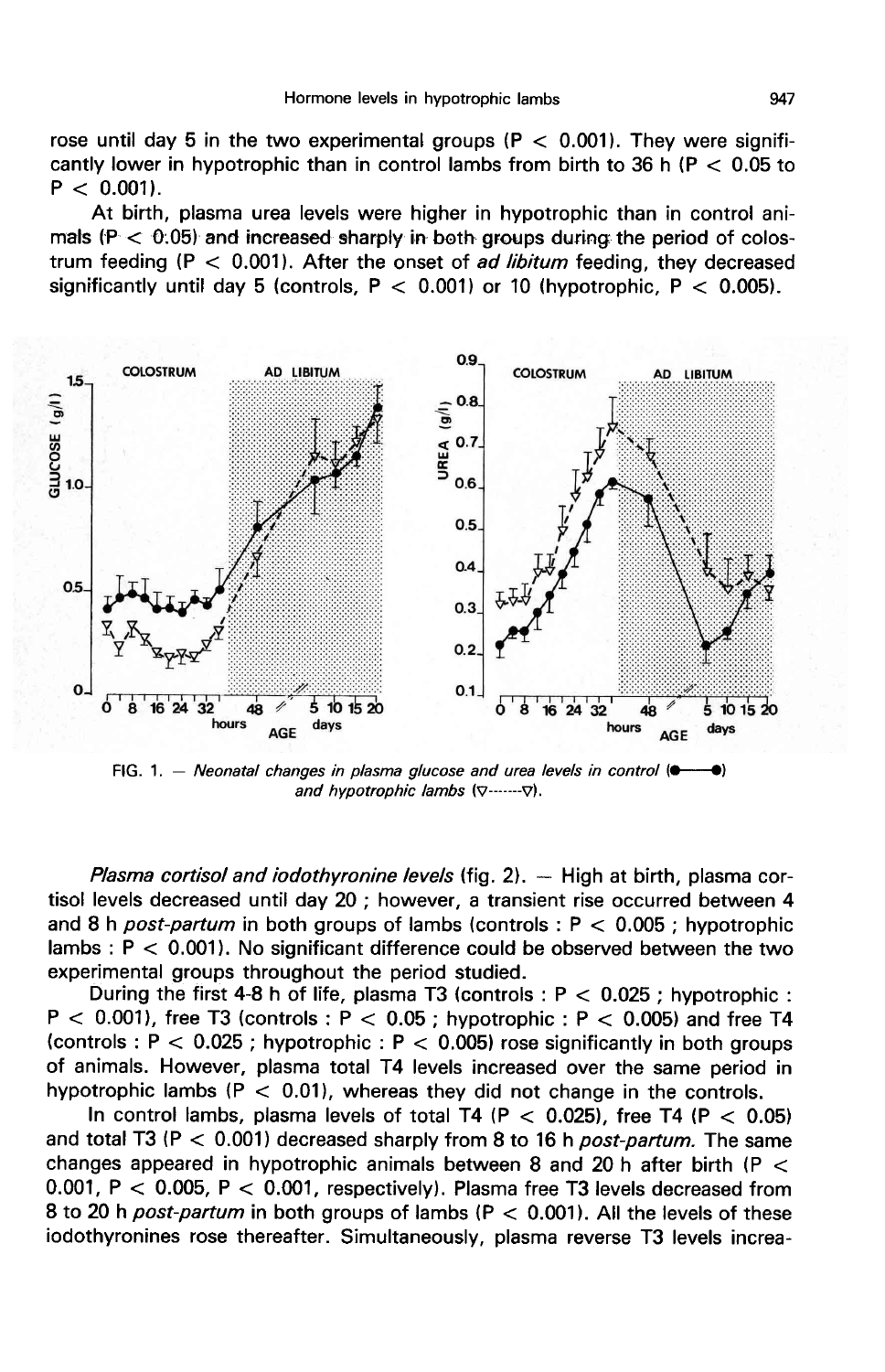

FIG. 2.  $-$  Neonatal changes in plasma cortisol and total and free iodothyronines levels in control  $\left( \bullet \right)$  and in hypotrophic lambs  $(\nabla$ ------- $\nabla)$ .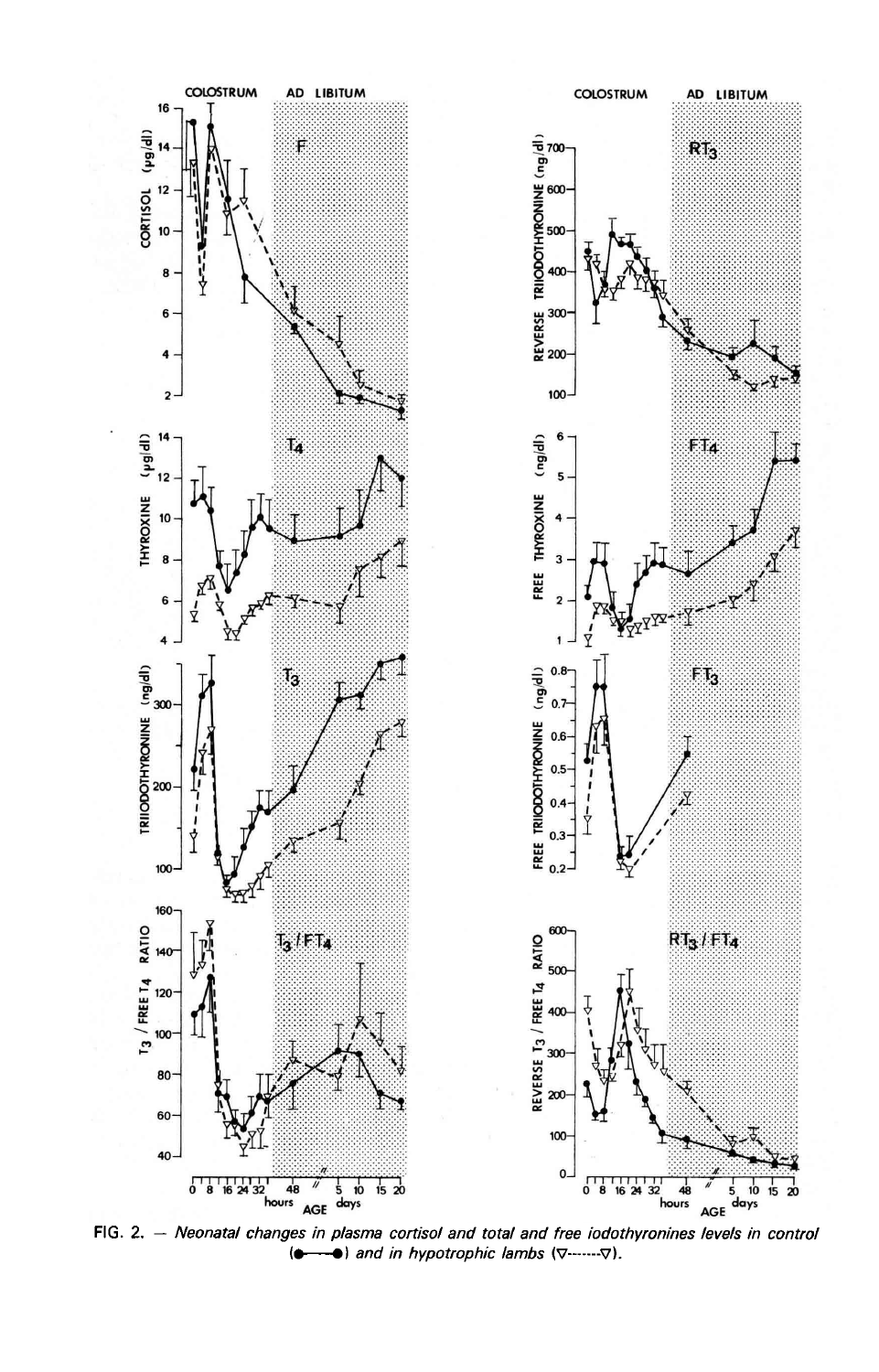sed between 4 and 12 (controls :  $P < 0.025$ ) or 12 and 20 h after birth (hypotrophic :  $P < 0.01$ ); then they decreased until day 20 in all animals.

Throughout the entire period studied, plasma levels of total T4 were significantly depressed in hypotrophic animals (P  $<$  0.025 to P  $<$  0.001) ; the same Throughout the entire period studied, plasma levels of total T4 were significantly depressed in hypotrophic animals ( $P < 0.025$  to  $P < 0.001$ ); the same was true for plasma levels of free T4, total T3 and free T3 ( $P < 0.0$ with the exception of the 12-20 h period. The values of the T3/free T4 ratio were unaffected, whereas those of the reverse T3/free T4 ratio were elevated at birth  $(P < 0.001)$ , 48 h and 20 days *post-partum*  $(P < 0.01)$ . No clearcut differences could be drawn from the reverse T3 levels.

### Discussion.

Milk ingestion in suckling lambs amounted to 40 % of the birthweight during the first 48 h of life (Shubber et al., 1979). As this spontaneous ingestion was much larger than the quantity of colostrum given to our lambs (20 % of the birthweight), it is not surprising that neonatal changes in plasma glucose, urea, cortisol and iodothyronines levels recorded in this experiment were similar that observed in food restricted lambs in previous works (Wrutniak, 1985 ; Wrutniak and Cabello, 1987a) ; in particular, during the first 36 h of life, plasma glucose levels were low and urea levels rose ; a sharp decrease in plasma T4 and T3 levels occurred after 8 h post-partum whereas plasma reverse T3 and cortisol concentrations increased transiently.

However, from birth to 36 h post-partum, plasma glucose levels were lower in hypotrophic than in control lambs. This could be partly explained by a depressed food digestibility (Houssin and Davicco, 1979) and probably by higher energy needs linked to a greater sensitivity to neonatal cooling as observed by Alexander (1974) or, in the hypotrophic piglet, by Berbigier and Dussuel (1977) ; the decrease in glucose levels observed between birth and 28 h is in agreement with the latter hypothesis. The hypoglycemia and hyperuremia observed at birth in these animals argue in favour of the occurrence of fetal undernutrition, probably induced by placental insufficiency due to a large litter size gestation, as previously suggested (Cabello and Levieux, 1981).

In contrast to previous results (Cabello and Levieux, 1981), plasma cortisol levels were not affected by hypotrophy ; however, the mean litter size differed strongly between the two experiments : 4 vs 2.9 in the present work ; therefore it is possible to assume that very large litter sizes  $(> 3)$  could be associated to hypercortisolemia due to stressful conditions.

As in the newborn SGA infant (Brock-Jacobsen et al., 1977; Erenberg, 1978 ; Uhrmann et al., 1978 ; Dussault et al., 1979 ; Sakaguchi et al., 1983), plasma levels of total T4 and T3 but also of free T4 and T3 were markedly depressed in hypotrophic lambs ; this suggests that the lower levels of carrier proteins reported in the SGA baby by Brock-Jacobsen et al. (1979) are not an explanation for this phenomenon. Moreover, in contrast to the results reported in human newborns (Brock-Jacobsen et al., 1977) the values of the T3/free T4 ratio were not altered by hypotrophy, suggesting that at least in the lamb, this condition did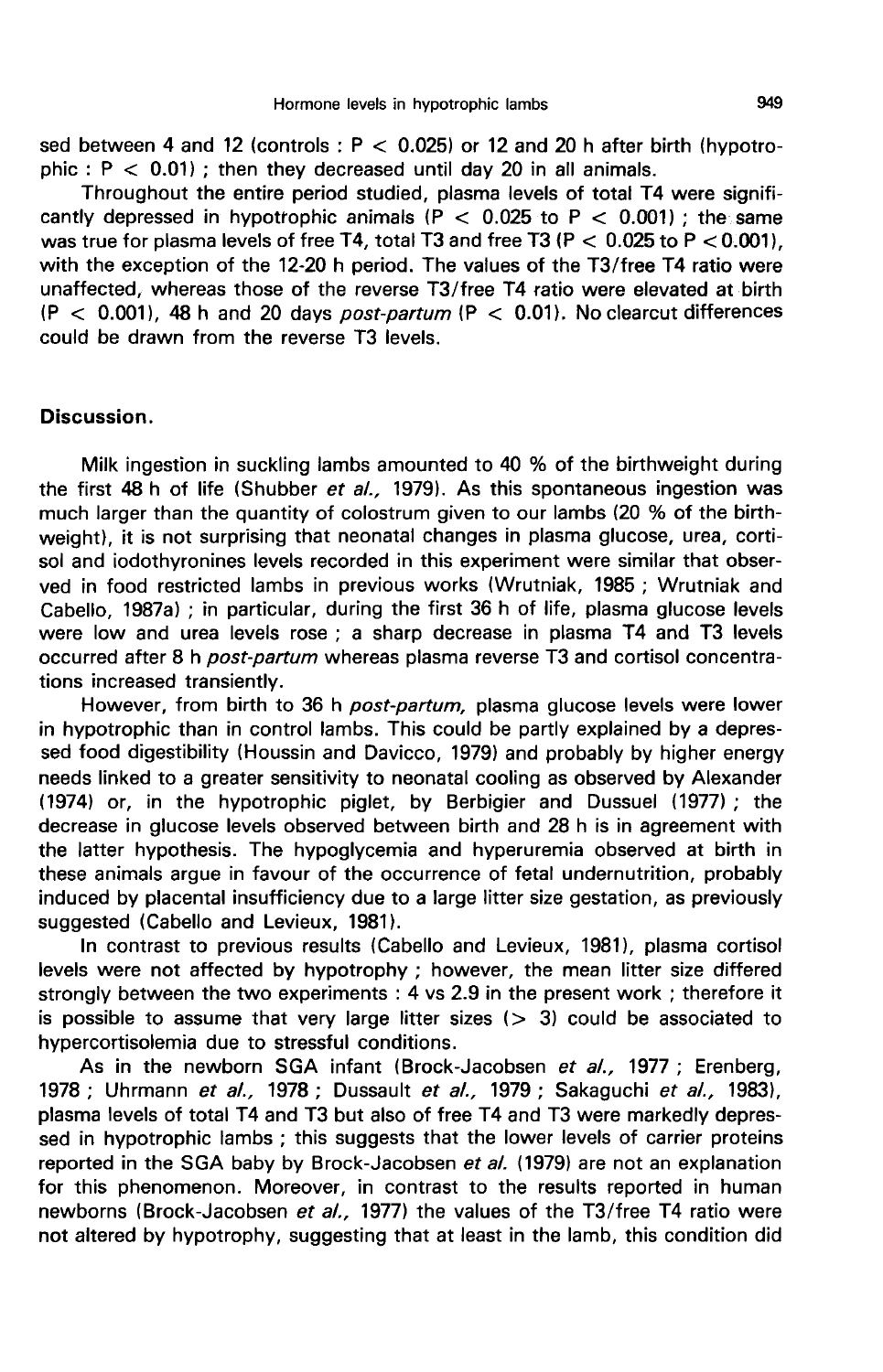no affect the peripheral T4 to T3 conversion. No significant differences could be observed in reverse T3 levels ; however, the values of the reverse T3/free T4 ratio were higher in hypotrophic than in control lambs, suggesting a higher T4 to reverse T3 conversion, and/or a lower reverse T3 metabolic clearence rate.

In this experiment, plasma TSH levels were not monitored. However, recent data of our laboratory (Wrutniak and Cabello, 1987b) give evidence that they were not affected by hypotrophy in the lamb. Therefore, the iodinated hormone deficiency reported in this work cannot be considered as a classical hypothyroidism. Work is in progress to identify the nature of this phenomenon.

At this step of the discussion, these results raise a question : do the factors leading to poor intra-uterine growth also lower plasma thyroid hormone levels ? or, is the thyroid hormone deficiency observed at birth (but probably occurring during the fetal life) the cause of a poor fetal growth ?

In agreement with the hyperuremia and hypoglycemia observed at birth, placental insufficiency in late gestation might explain the lowered plasma levels of active iodothyronine in hypotrophic lambs, at least during the first hours of life :  $-$  in sheep, hypotrophic newborns generally comes from large litters, as observed in the present experiment ; such pregnancies are associated with a marked reduction in placental exchanges between the mother and each fetus (Alexander, 1978);

 $-$  such a reduction obtained by ligating the maternal uterine vein and artery induces a depression in plasma fetal and neonatal T4 levels in the rat (Wrutniak and Cabello, 1983).

Moreover, low T4 and T3 levels are probably not at the origin of intra-uterine

growth retardation :<br>- thyroid function only moderately affects fetal growth in sheep ; total thyroidectomy is associated with a 30 % reduction of the birthweight (Hopkins and Thorburn, 1972) significantly lower than the spontaneous reduction observed in our hypotrophic lambs (about 40 %) with detectable amounts of iodinated hormones ;

 $-$  after reduction of mother-fetuse exchanges in the rat, fetal growth retardation occurred before and not after plasma T4 depression (Wrutniak and Cabello, 1983).

However, a moderate reverse effect of depressed thyroid hormone levels (induced by placental insufficiency) on fetal growth cannot be excluded.

In addition, we showed that not only the total, but also the free fraction of thyroid hormones are severely depressed over a long period in hypotrophic lambs. Since perinatal iodinated hormones increase pulmonary surfactant (Erenberg et al., 1979 ; Cunningham et al., 1980 ; Nwosu et al., 1980), intestinal maturation (Yeh et Moog, 1975, 1979 ; Cabello et al., 1984), markedly influences thermoregulation (Cabello, 1983 ; Wrutniak and Cabello, 1986), and in young ruminants reduces intestinal E. coli adhesion (Cabello et al., 1983, 1984), the thyroid hormone deficiency observed in this experiment could partly explain the high mortality rate recorved in hypotrophic lambs and underlined in the present work.

Recu en avril 1987. Accepté en juin 1987.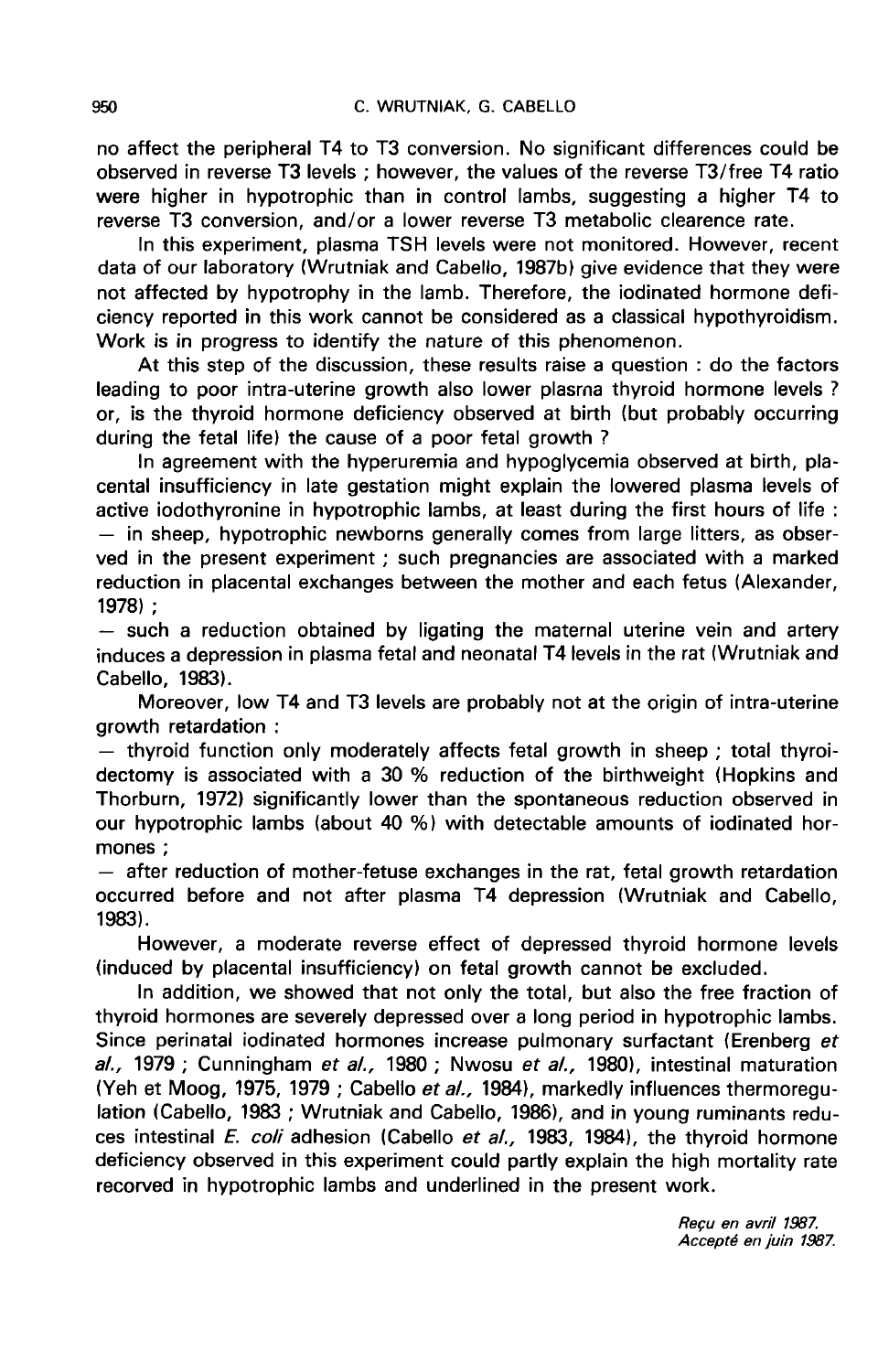Acknowledgements. - The authors thank Mrs Christiane Foucher and Mr P. Chagnaud for their technical assistance, and Mrs Marylee Rambaud for revision of the manuscript.

Résumé. Evolution néonatale des concentrations plasmatiques de cortisol et d'iodothyronines totales et libres chez l'agneau témoin ou hypotrophique.

L'évolution néonatale des taux plasmatiques d'iodothyronines totales et libres, de cortisol, de glucose et d'urée a été observée chez 8 agneaux témoins (poids de naissance  $\geq$ 2,5 kg) et 16 agneaux hypotrophiques (poids de naissance < 2,5 kg) recevant des quantités limitées de colostrum au cours des 36 premières heures, puis nourris ad libitum.

Pendant la période de distribution de colostrum, la glycémie est faible chez tous les animaux puis augmente dès le début de l'alimentation ad libitum. Elle est significativement plus faible chez les agneaux hypotrophiques de la naissance à 36 h.

L'urémie s'élève pendant la période de distribution de colostrum puis diminue chez tous les animaux. A la naissance, elle est significativement plus élevée chez les agneaux hypotrophiques.

Pendant toute la période expérimentale (20 jours), les taux plasmatiques de T4 totale, T4 libre, T3 totale et T3 libre sont fortement abaissés chez les agneaux hypotrophiques, sans altération de la valeur du rapport T3/T4 libre. Aucune différence significative n'apparaît pour la cortisolémie et la triiodothyroninémie inverse. De plus, les évolutions néonatales de tous les paramètres sanguins mesurés sont parallèles chez les deux groupes d'animaux ; ceci suggère que les réponses métaboliques et hormonales à l'état nutritionnel et à la naissance sont qualitativement les mêmes chez les agneaux hypotrophiques et témoins, en dépit de l'hypoglycémie et du déficit en hormones iodées circulantes mis en évidence chez les premiers.

En accord avec l'hypoglycémie et l'hyperurémie observées à la naissance chez l'agneau hypotrophique, la taille de la portée enregistrée dans les deux lots expérimentaux, et les travaux antérieurs du laboratoire, ce déficit hormonal pourrait être induit par une insuffisance placentaire.

### Références

- ALEXANDER G., 1974. Birth weight of lambs: influences and consequences. In Size at birth, CIBA foundation Symp., Elsevier, Amsterdam, 215-246.
- ALEXANDER G., 1978. Factors regulating the growth of the placenta : with comments on the relationship between placental weight and fetal weight. In Abnormal fetal growth : Biological DER G., 1974. Birth weight of lambs : influences and consequences. In *Size at birth,* CIBA<br>foundation Symp., Elsevier, Amsterdam, 215-246.<br>DER G., 1978. Factors regulating the growth of the placenta : with comments on
- BERBIGIER P., DUSSUEL A., 1977. Etude des cinétiques de température et du confort thermique du porcelet pendant l'heure suivant la mise bas. In Energétique et thermique de l'Homme dans son environnement (Rencontre SFT, Strasbourg, 16, 17, 18 mai 1977).
- BERGMEYER H. U., BERNT E., SCHMIDT F., STORK H., 1974. Glucose : determination with hexokinase and glucose-6-phosphate-dehydrogenase. In Methods of enzymatique analysis, vol. 3, Acad. Press, New York, 1196-1201.
- BROCK-JACOBSEN B., ANDERSEN H. J., PETERSEIN B., DIGE-PETERSEIN H., HUMMER L., 1977. Serum levels of thyrotropin, thyroxine, and triiodothyronine in fullterm, small for gestational age and preterm newborn babies. Acta Paediatr. Scand., 66, 681-687.
- BROCK-JACOBSEN B., PETERSEIN B., ANDERSEN H. J., HUMMER L., 1979. Serum concentrations of thyroxine-binding globulin, prealbumin and albumin in healthy full-term, small for gestational age and preterm newborn infants. Acta Paediatr. Scand., 68, 49-55.
- CABELLO G., 1983. Endocrine reactivity (T3, T4, cortisol) during cold exposure in preterm and full term lambs. Biol. Neonate, 44, 224-233.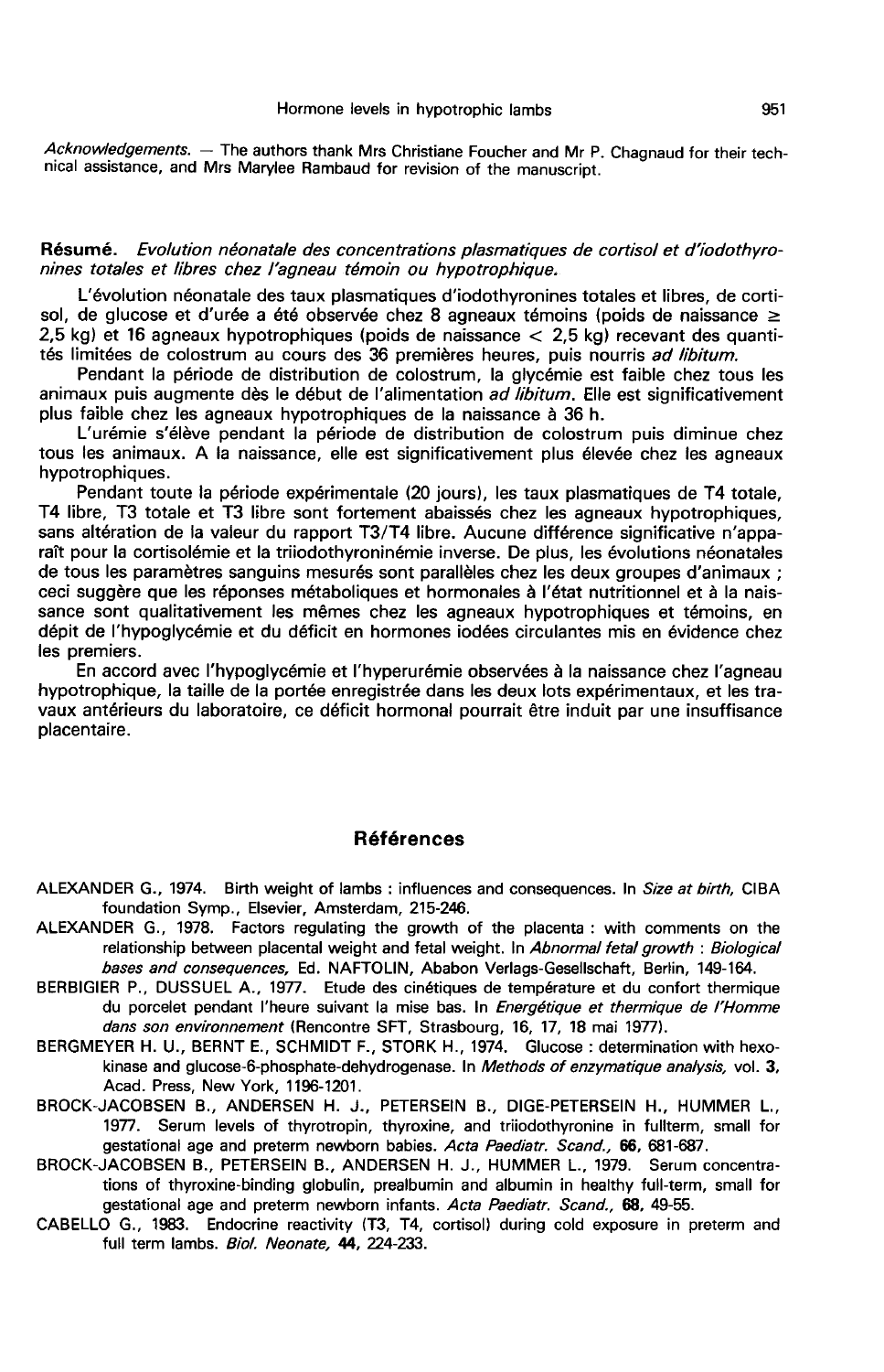- CABELLO G., LEVIEUX D., 1980. Neonatal changes in the concentrations of thyrotropin, triiodothyronine, thyroxine and cortisol in the plasma of pre-term and full-term lambs. J. develop. Physiol., 2, 59-69.
- CABELLO G., LEVIEUX D., 1981. Hormonal status in the newborn lamb (cortisol, T3, T4). Relationships to the birth weight and the length of gestation : effect of the litter size. Biol. Neonate, 39, 208-216.
- CABELLO G., LEVIEUX D., GIRARDEAU J. P., 1984. Influence des hormones thyrdidiennes sur l'apparition des diarrhées néonatales chez le Ruminant. In les colloques de l'INSERM : La diarrhée du jeune, Ed. INSERM, Paris, 61-72.
- CABELLO G., LEVIEUX D., GIRARDEAU J. P., LEFAIVRE J., 1983. Intestinal K99 + Escherichia coli adhesion and absorption of colostral  $\lg G_1$  in the newborn lamb : effect of fetal infusion of thyroid hormones. Res. vet. Sci., 35, 242-244.
- CUNNINGHAM M. D., HOLLINGSWORTH D. R., BELIN R. P., 1980. Impaired surfactant production in cretin lambs. Obstet. Gynecol., 4, 439.
- DUSSAULT J. H., MORISSETTE J., LABERGE C., 1979. Blood thyroxine concentration is lower in low birth-weight infants. Clin. Chem., 12, 2047-2049.
- ERENBERG A., 1978. The effect of perinatal factor on cord thyroxine concentration. Early Hum. Develop., 213, 283-289.
- ERENBERG A., RHODES M. L., WEINSTEIN M. M., KENNEDY R. L., 1979. The effect of fetal thyroidectomy on ovine fetal lung maturation. Pediatr. Res., 13, 230-235.
- HOPKINS P. S., THORBURN G. D., 1972. The effects of fetal thyroidectomy on the development . of the ovine fetus. J. Endocr., 54, 55-56.
	- HOUSSIN Y., BRELURUT A., 1980. Mortalité avant sevrage d'agneaux de différents génotypes dans un troupeau en conduite intensive. Bull. Techn. C.R.Z.V. Theix, 40, 5-12.
	- HOUSSIN Y., DAVICCO M. J., 1979. Influence of birthweight on the digestibility of a milk-replacer in newborn lambs. Ann. Rech. vét., 10, 419-421.
	- KOLDOVSKY O., KRULICK L., TENORE A., JUMAWAN J., HOROWITZ C., LAU H., 1980. Effect of triiodothyronine injection on levels of triiodothyronine and thyroid-stimulating hormone in sera and milk of lactating rats and in sera of their sucklings ; precocious development of jejunal-dissacharidases in the sucklings. Biol. Neonate, 37, 103-108.
	- MOORE J. J., SAX S. M., 1965. A revised automated procedure for urea nitrogen. Clin. chim. Acta, 11, 475-476.
	- MWOSU U. C., ANDAY E. K., BOLOGNESE R. J., BONGIOVANNI A. M., DELIVORIA-PAPADO-POULOS M., 1980. Effect of in utero intravenous administration of thyroxine and other hormones on the lung fluid lecithin/sphyngomyelin ratio in the fetal lamb. Am. J. Obstet. Gynecol., 188, 459-460.
	- SAKAGUCHI M., SUZUKI S., NAGASHIMA K., SHIMANO S., UCHIDA S., KUROUME T., 1983. Longitudinal study of free thyroxine in low-birth-weight infants by paper disk method. J. Pediatr., 103, 793-796.
	- SHUBBER A. H., DOXEY D. L., BLACK W. J. M., FITZSIMONS J., 1979. Colostrum production by ewes and the amounts ingested by lambs. Res. vet. Sci., 27, 280-282.
	- STBRAK V., MACHO L., SKULTETYOVA M., MICHALICKOVA J., 1978. Thyroid activity in early weaned and suckling infants and their lactating mothers. Endocrinol. exper., 12, 103-107.
	- THERIEZ M., TISSIER M., MOLENAT G., BRELURUT A., BRUN J. P., DACHEUX F., 1976. Productivité comparée de deux troupeaux de brebis Limousines et Romanov  $\times$ Limousines en conduite intensive. In 27<sup>e</sup> Réun. annu. F.E.Z., G43, 551, 1-6.
	- UHRMANN S., MARK K. H., MAISELS M. J., FRIEDMAN Z., MURRAY F., KULIN H. E., KAPLAN M., UTIGER R., 1978. Thyroid function in the preterm infant : a longitudinal assessment. J. Pediatr., 92, 968-973.
	- WRUTNIAK C., 1985. Mise en évidence d'anomalies de la fonction thyroïdienne néonatale chez l âgneau hypotrophique. Origine et conséquences physiologiques. Th. 3e cycle, Univ. Clermont-Ferrand.
	- WRUTNIAK C., CABELLO G., 1983. Changes in the concentration of thyroxine in the plasma of rat fetuses during late gestation : influence of ligation of the maternai uterine vein and artery. J. Endocr., 99, 233-238.